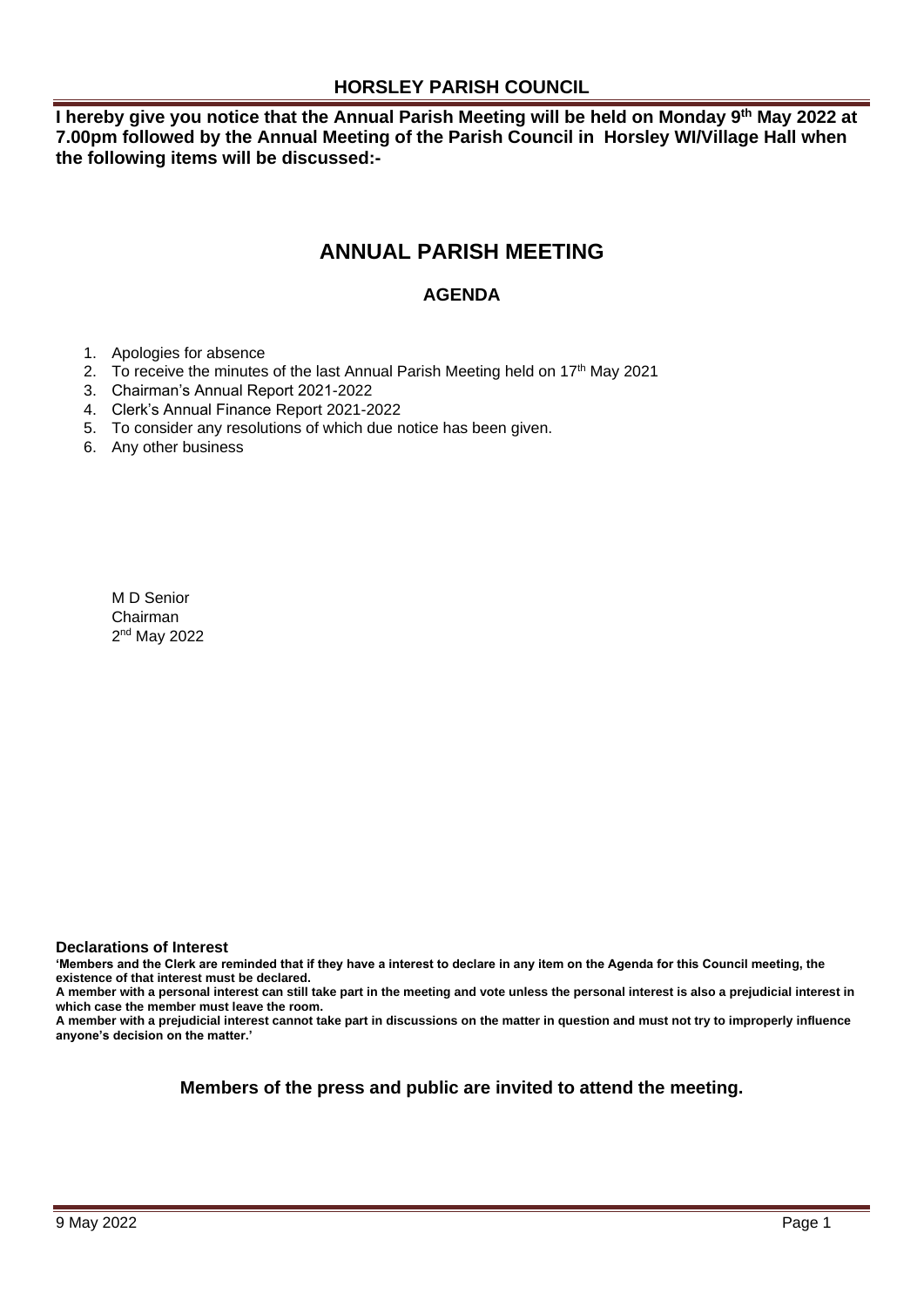### **To all members of the Council**

You are hereby summoned to attend the Annual meeting of Horsley Parish Council for the purpose of transacting the following business.

Mrs Mandy Senior Clerk to the Council 2 May 2022

## **Agenda for the Annual Meeting of HORSLEY PARISH COUNCIL To be held in Horsley WI Hall on Monday 9th May 2021 following the Annual Parish Meeting at 19:00**

- 522.01 Election of Chairman
- 522.02 To receive Chairman's Declaration of Acceptance of Office
- 522.03 To receive Councillors' Declarations of Interest
- 522.04 Election of Vice Chairman
- 522.05 Opportunity for members of the public to raise matters in relation to Horsley
- 522.06 To approve the minutes of the meeting held on **21st March 2021** [See enclosed]
- 522.07 Actions arising from the meeting held on **21st March 2021**
- 522.08 County Councillor's Report
- 522.09 Correspondence
- 522.10 Finance
	- a) Accounts for payment To review and approve items of expenditure.
- 522.11 Allocation of Parish Council duties Maintenance of bus stops/bus shelters; Representatives on Ovingham Joint Burial Committee and East Tynedale PC Forum; Maintenance of War Memorial.
- 522.12 To consider any matters requiring Council action that may arise from the preceding Annual Parish Meeting.
- 522.13 Planning
	- a) To receive decisions of submitted planning applications [See attached list]
	- b) To consider responses to the planning applications received [See attached list]
- 522.14 Village Issues
	- a) To receive Councillors reports on any village issues or highways matters.
- 522.15 Annual Governance and Accountability Return 2021-2022
	- a) To consider and agree any actions arising from the Internal Auditor's Report 2021-2022 [Copy attached]
	- b) To approve the Annual Governance Statement 2021-2022 [Copy attached]
	- c) To approve the draft annual accounts, bank reconciliation, Asset Register for 2021-2022 [Copy attached]
	- d) To approve the Accounting Statement and Explanation of Variances 2021-2022 [Draft copies attached]
	- e) To confirm and approve the Certificate of Exemption [Draft copy attached]
- 522.16 To discuss proposal for a new cricket ground in Wylam [See attached email]
- 522.17 Reports from representatives on committees.
	- a) Ovingham Joint Burial Committee
	- b) East Tynedale Parish Councils Forum
- 522.18 Any urgent business as allowed by the chairman/Agenda items for next meeting [For information only]
- 522.19 Date of next meeting  $-18<sup>th</sup>$  July 2021